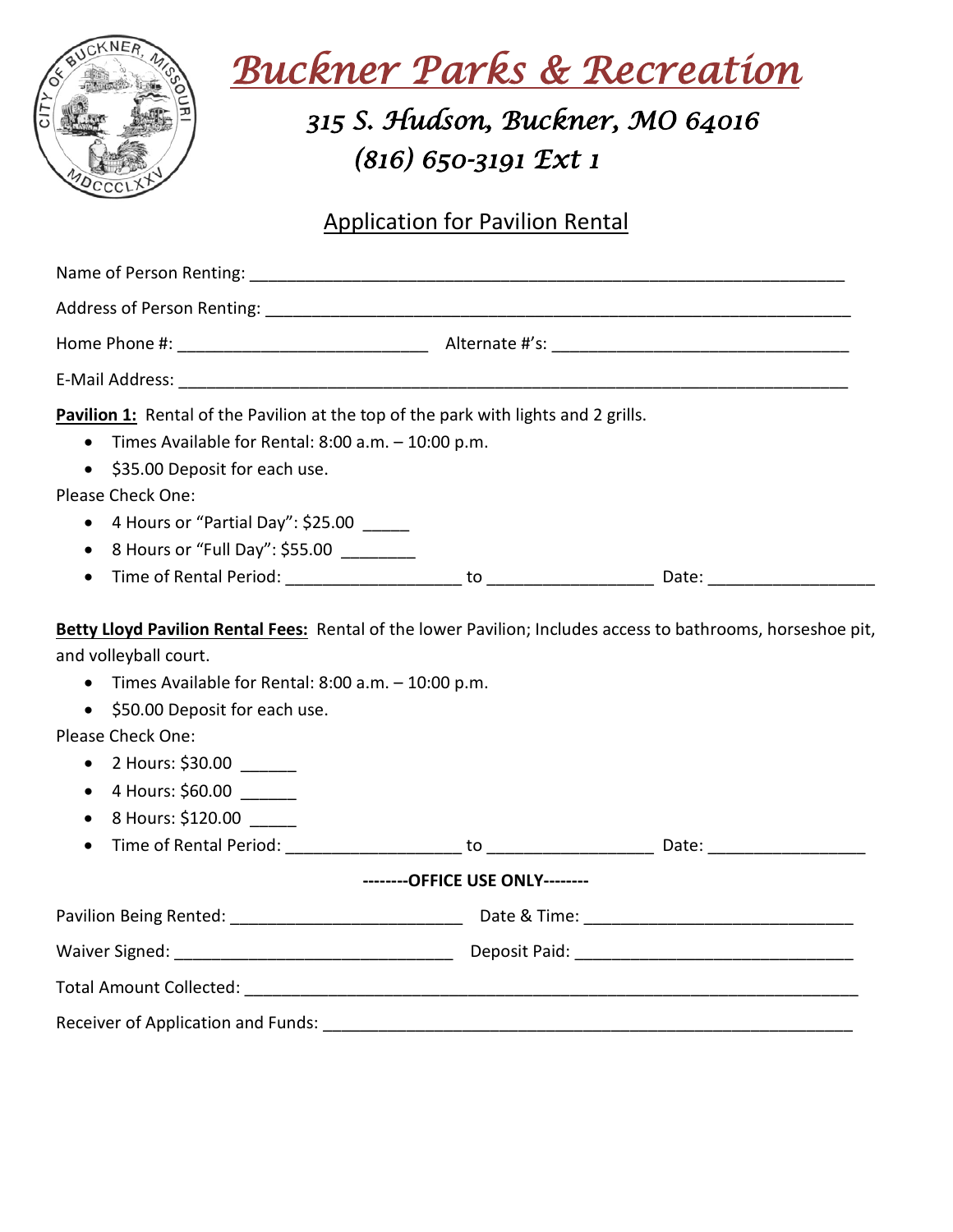

 *Buckner Parks & Recreation* 

# *315 S. Hudson, Buckner, MO 64016 (816) 650-3191 Ext 1*

Rules & Regulations for Rentals and usage of City Parks, Pavilions, Ball Fields \*\*Treat our Parks with Pride and ENJOY Them\*\*

#### Park Rules

- 1. Use the park during park hours only or you will be ticketed by the Police Department.
- 2. Do not drive or park on the grass.
- 3. All pets must be on a leash.
- 4. Pick up & remove ALL trash after you are done with the park & place it in the trash cans provided.
- 5. No alcohol or drugs are allowed on the premises.
- 6. All applicable City ordinances must be observed at all times.

#### Rules for Use of the Pavilion & Ball Fields

- 1. The Pavilion & Ball Fields MUST BE RENTED AND PERMIT IN HAND to get first choice of use. (If someone doesn't have a permit they may lose their spot.)
- 2. You must clean all trash from areas rented & place it in the trash cans provided.
- 3. You must clean any messes that are created during your rental time not limited to trash.
- 4. Return keys to City Hall if applicable.
- 5. No alcohol or drugs are allowed on the premises.
- 6. All applicable City ordinances must be observed at all times.

### Rules for Rental

- 1. Bathrooms must be cleaned, toilets flushed, & trash set outside in the trash cans provided.
- 2. No alcohol or drugs are allowed on the premises.
- 3. All applicable City ordinances must be observed at all times.
- \*\*I agree to obey the rules of the Park and Rental or Use of Facilities.

Signature of Participant: Date: Date: